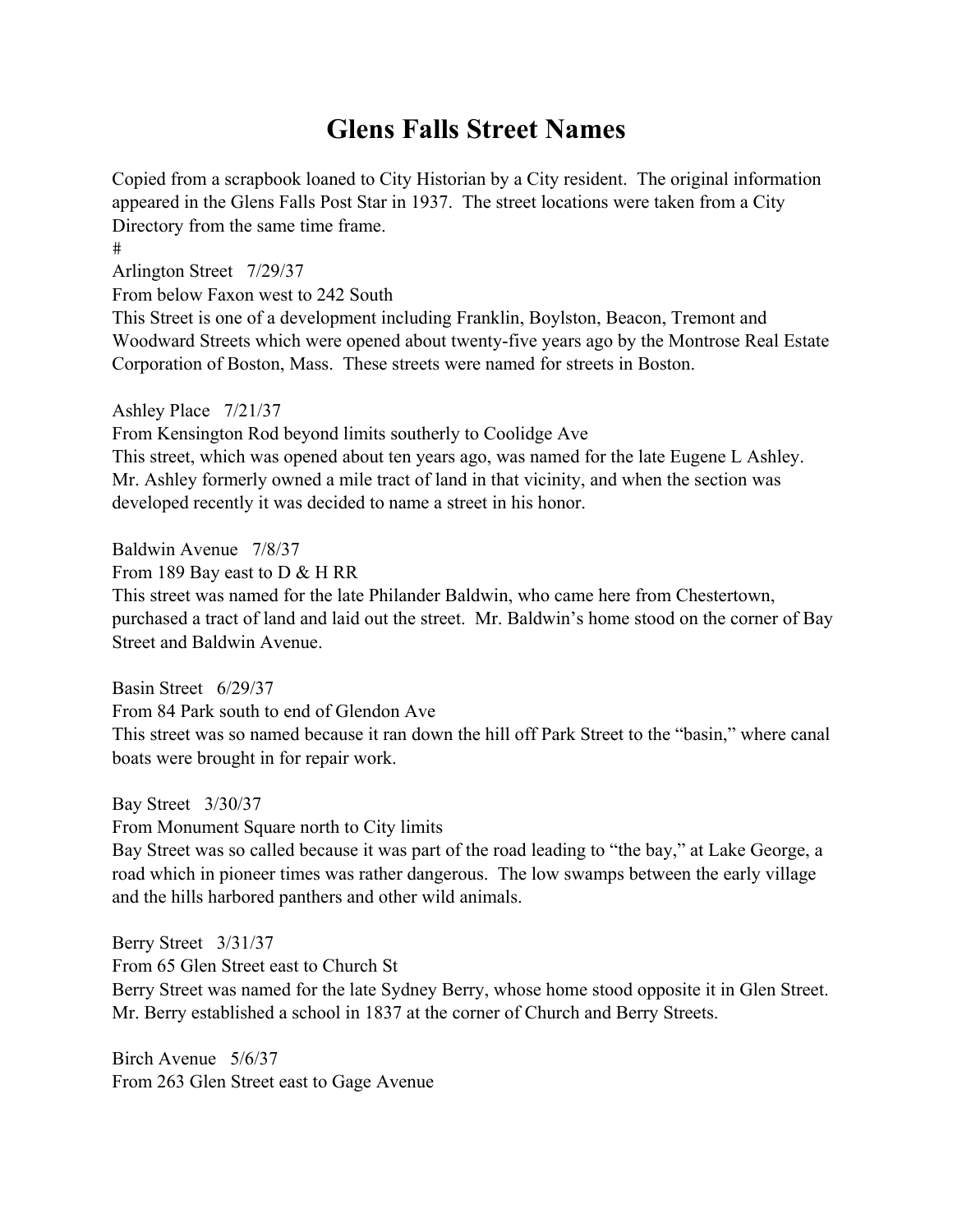Birch Avenue was named for rows of birch trees which were planted by the late William H. Gildersleeve when the street was laid out in 1919. Rows of trees were planted on both sides of the street. None of the trees survived.

Bowman Avenue 5/25/37

From Glen easterly

The first three houses on this street were built by the late Dr. Sands J. Bowman, from whom the street derives its name. Dr. Bowman was a well-known dentist in Glens Falls for many years and owned considerable property in the City.

Broad Street 4/6/37

From 69 South to limits

Broad Street was formerly known as West Street, but the name was changed some years ago because its residents objected to notoriety at that time associated with sections of the "west end" of town. The name Broad Street was chosen because it is a broad street.

Bush Street 4/21/37 From Knight south to Feder Canal Bush Street was named for the late Henry Bush. Mr. Bush lived in Glen Street, but he owned property in the vicinity of Bush Street, South Street, and Haviland Ave.

Center Street 6/30/1937 From 48 Warren north to 121 Maple This street was originally a lane which ran from Warren Street through the General Morgan farm. The path was called the "Center Lane."

Charlotte Street 6/11/37 From 35 Notre Dame to 26 ½ Grove Ave This street was named in honor of Charlotte Conkling Sherman, second wife of Augustus Sherman, for whom Sherman Avenue was named.

Chester Street 6/8/37 From 271 Glen east to 112 Bay Street The late Joseph Fowler, who owned the property in the vicinity of this street, was a native of Chestertown. When the street was opened, he named it in honor of his former home.

Church Street 4/12/37

From Oakland north to 93 Maple Street

When Church Street was named, the title was even more appropriate than now. In addition to St. Mary's Church, opposite it in Warren Street, and in the Baptist Church, facing it on Maple, the Methodist Church stood at its Warren Street entrance, and nearby, the Presbyterian Church.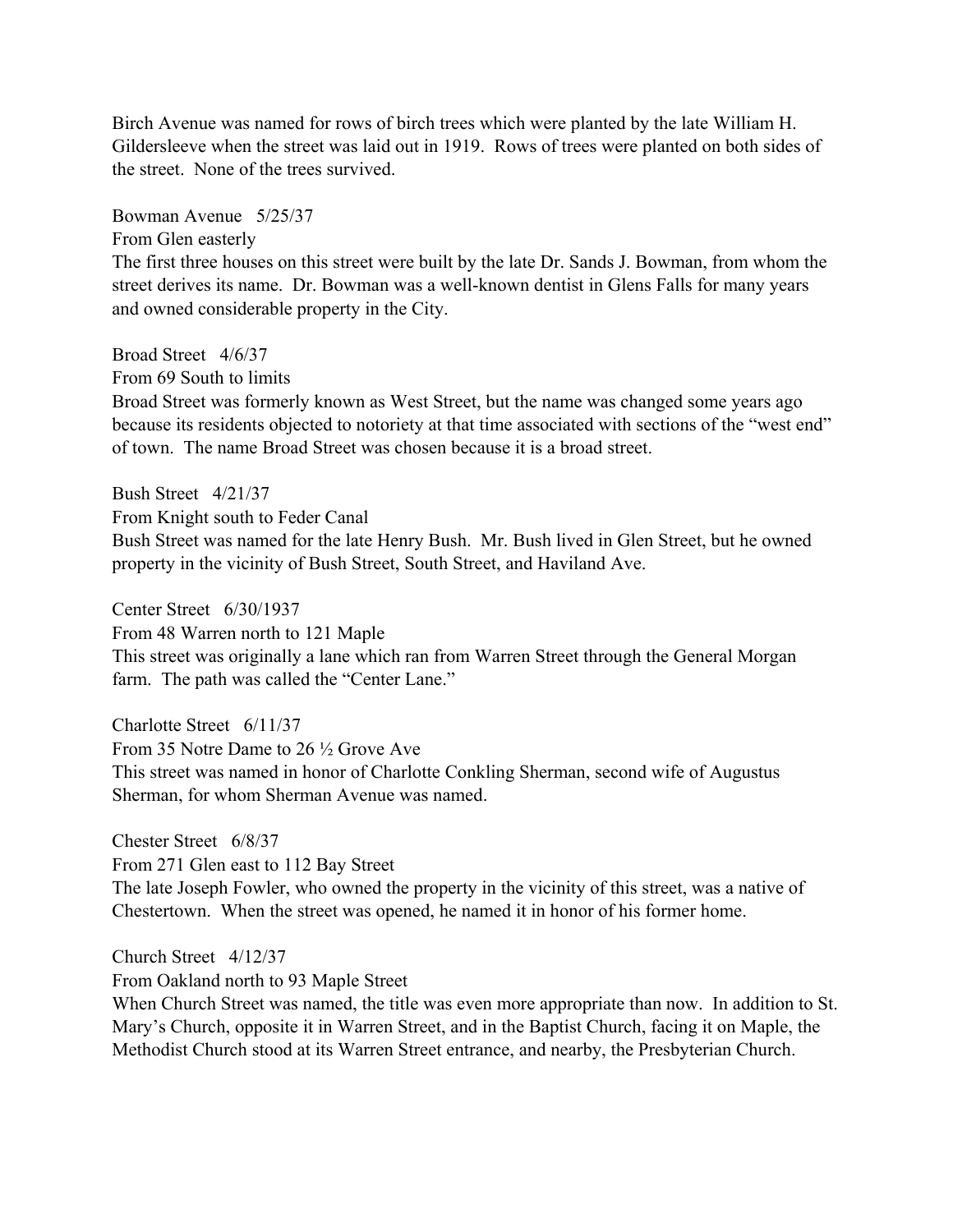Columbia Avenue 7/2/37 From 103 South West to 10 Delaware Ave This street originally Coffin Street, named for the late Martin Coffin and Sanford Coffin, prominent property owners. During the period of the World War, the present name was adopted for its patriotic significance.

Coolidge Avenue 5/24/37

From 307 Glen west to city limits

This street was named by the late Arthur W Sherman for his wife, Gertrude Coolidge, after he opened the street in the territory of that vicinity which was, before 1895 the City fair ground. Mr. Sherman and R. A. Little bought the fair grounds and laid out streets there.

Cooper Street 5/12/37 From 160 Maple Street north to Sanford

Cooper Street was in all probability named for James Fenimore Cooper, who was not a resident of Glens Falls, but whose historical novels made this country famous.

### Cooper Street 7/16/37

From 160 Maple Street north to Sanford

This street whose present name was probably chosen for the association between James Fenimore Cooper, novelist, and the history of this section, was originally Paddock's Lane, and led to the Paddock farm, past the Warren Pepper brickyards. The Paddock family lived on the site of the Wilmarth Funeral Home. The name of the street was changed about seventy-five years ago.

Crandall Street 4/2/37

From Pine north to Horicon Ave

Until about twenty years ago, Crandall Street was known as Uncas Street - Uncas being an Indian name associated with local history. The change to Crandall Street was made to honor the late Henry L Crandall, Glens Falls philanthropist.

Davis Street 6/14/37

From 21 Grove Ave north to Lincoln Ave

Davis Street was named for the late Judge Isaac Davis. Judge Davis owned much of the property in that section. His home stood in Glen Street, on the site of the present High School Building. Was Hancock Street before being changed to Davis St.

Dix Avenue 5/10/37

From 133 Ridge east to limits

Dix Avenue was named for one of the City's notable citizens, the late John A Dix, native of Glens Falls and a former Governor of New York State. Mr. Dix lived at the corner of Ridge and Dix Avenue. (Incorrect)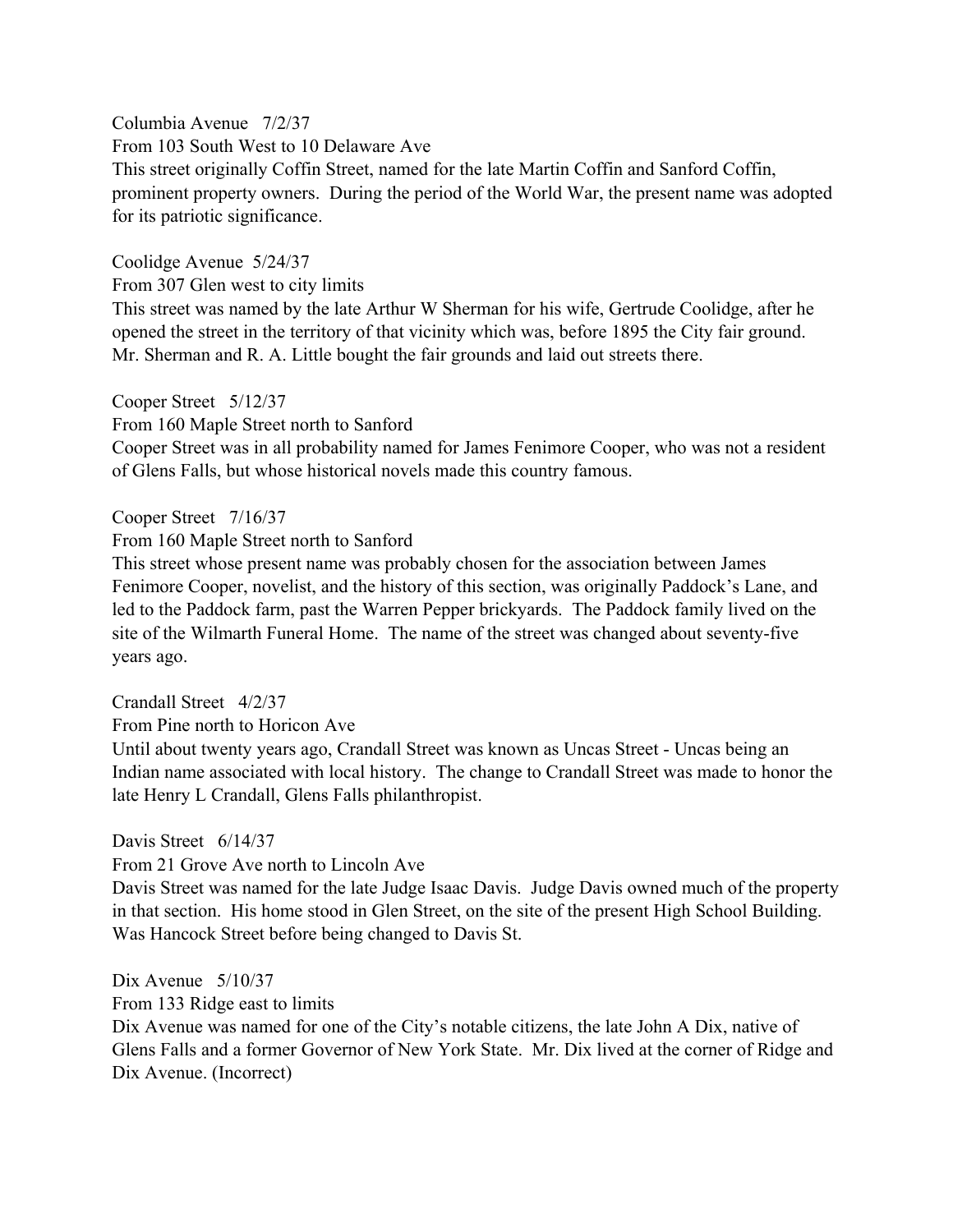### Elizabeth Street 4/15/37

From near 40 Crandall west to Darwin Avenue

Elizabeth Street was named for Miss Elizabeth Powers, daughter of the late Mr. & Mrs. John S. Powers. Mr. Powers dealt extensively in real estate, laying out Elizabeth Street, and numerous houses in its vicinity, as well as in Orville Street, Darwin Avenue, Sherman Avenue and Crandall Street.

Elke Street 7/20/37

From Sanford east to Sierra

Like Sierra and Tahoe Streets, the name of this street has no local significance but was chosen by W. Stanislaus Kelleher, local real estate operator and a former resident of Nevada, in honor of his former home. Elko is a village in Nevada.

# Exchange Street 7/7/37

West from 126 Glen Street to 11 Elm Street

 This street was formerly known as "the Lane," running from Glen Street to "the Back Street," now Elm Street. From 1836 to 1838, E. Williams operated a store on the site of Erlangers' Men's Store, known as "The Exchange," and from this enterprise, the present name of the street was derived. This corner was also the site of the first brick store to be erected in the Village, in 1814.

# Fielding Street 6/2/37

South from 64 Montcalm to 117 Broad Street

About sixty-five years ago, Isaac Fielding moved his house from Broad Street to the street which now bears his name. The house, a brick building, is still standing in Fielding Street, and is the home of his daughter, Miss Etta Fielding. The Fielding home was first in the street.

Fort Amherst Road 5/11/37

East from 409 Glen Street to Bay

Fort Amherst Road commemorates one of the series of fortifications which stretched between Fort Edward and the redoubts at the head of Lake George during the Indian wars. The site of the fort is believed to be near the road.

Fredella Avenue 5/18/37

From 82 Oakland north to Warren Street

Fredella Avenue was formerly Lime Street, named for one of the City's major industries. The name was later changed to honor Joseph Fredella, a contractor who developed the street.

Garrow Place 7/8/1999

Part of Big Cross Street was renamed after William Garrow who was the Principal at Big Cross Street School for many years. Resolution # 244 for 1999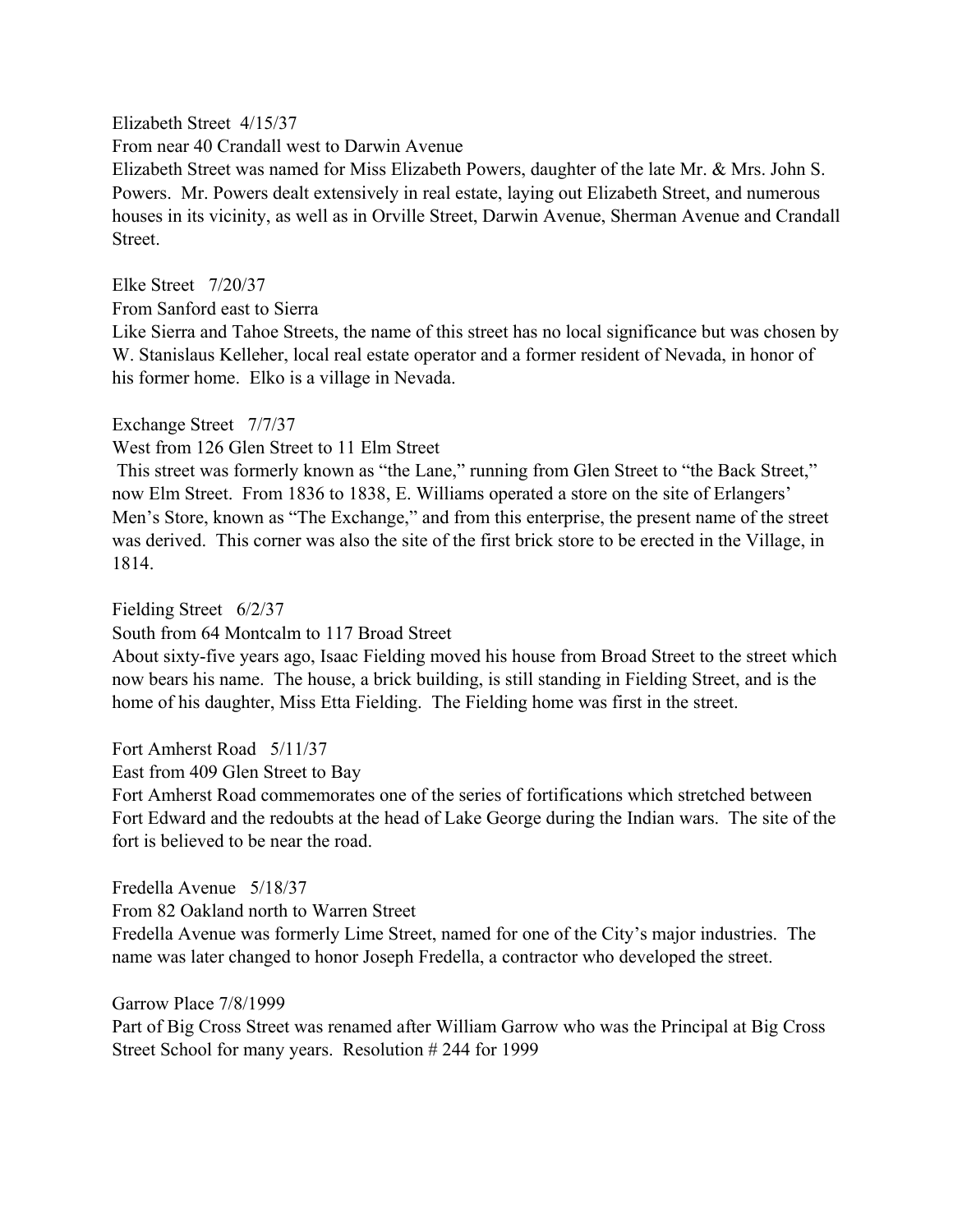Geer Street 7/9/37 North from 142 Warren to Dix Ave

This street was opened about twenty-five years ago by the late Walter Rogers and named for the Geer family, of which he was a descendent. The family was prominent in the early history of the Village, and formerly owned a farm in that section of the City. William Beebe, of New York, famous naturalist and under seas explorer, is a descendent of the Geer family.

### Glen Street 3/27/37

North from River to city limits

Glen Street is one of many local streets which have derived their names from prominent residents of the community. The city's main thoroughfare was named for that same John (or Johannes as it is sometimes written) Glenn for whom, in consideration of a wine supper, Wing's Falls is said to have become Glenn's Falls.

### Glenwood Avenue 4/24/37

Glenwood Avenue was originally Brick Yard Road. The present name was adopted about thirty years ago when Charles D. Moore and the late Charles A. Hovey began to develop the section. Because of its opening on Glen Street, and since it commanded a view of the forests, the new residents chose the name "Glenwood' as most appropriate.

### Goodman Avenue 5/26/37

South from Cunningham Ave

Named for the late Samuel Goodman, this street which runs between Grant Avenue and Sheridan Street was once part of a farm pasture land and truck garden which was owned and operated by Mr. Goodman for many years.

#### Goodwin Avenue 7/3/37

East from 257 Glen Street to 94 Bay Street

This street was named for the late James B. Goodwin. Mr. Goodwin owned the majority of the houses on the street, which was for many years private. Mr. Goodwin was a great uncle of Mrs. Lawrence E. Ross, Fort Amherst Road.

### Grand Street 6/26/37

East from 111 Bay to 130 Ridge

Like Fulton and Washington Streets, the name of this street has no local significance, but was taken from a street of the same name in New York City by the late Martin J. Coffin. Pearl Street was similarly named. This group of streets was laid out about 1850.

Grant Avenue 7/12/37

From 288 ½ Glen to Western Ave

This is one of a group of streets in this section which were named for the country's chief executives, and was so called in honor of Ulysses S. Grant, Civil War general and president.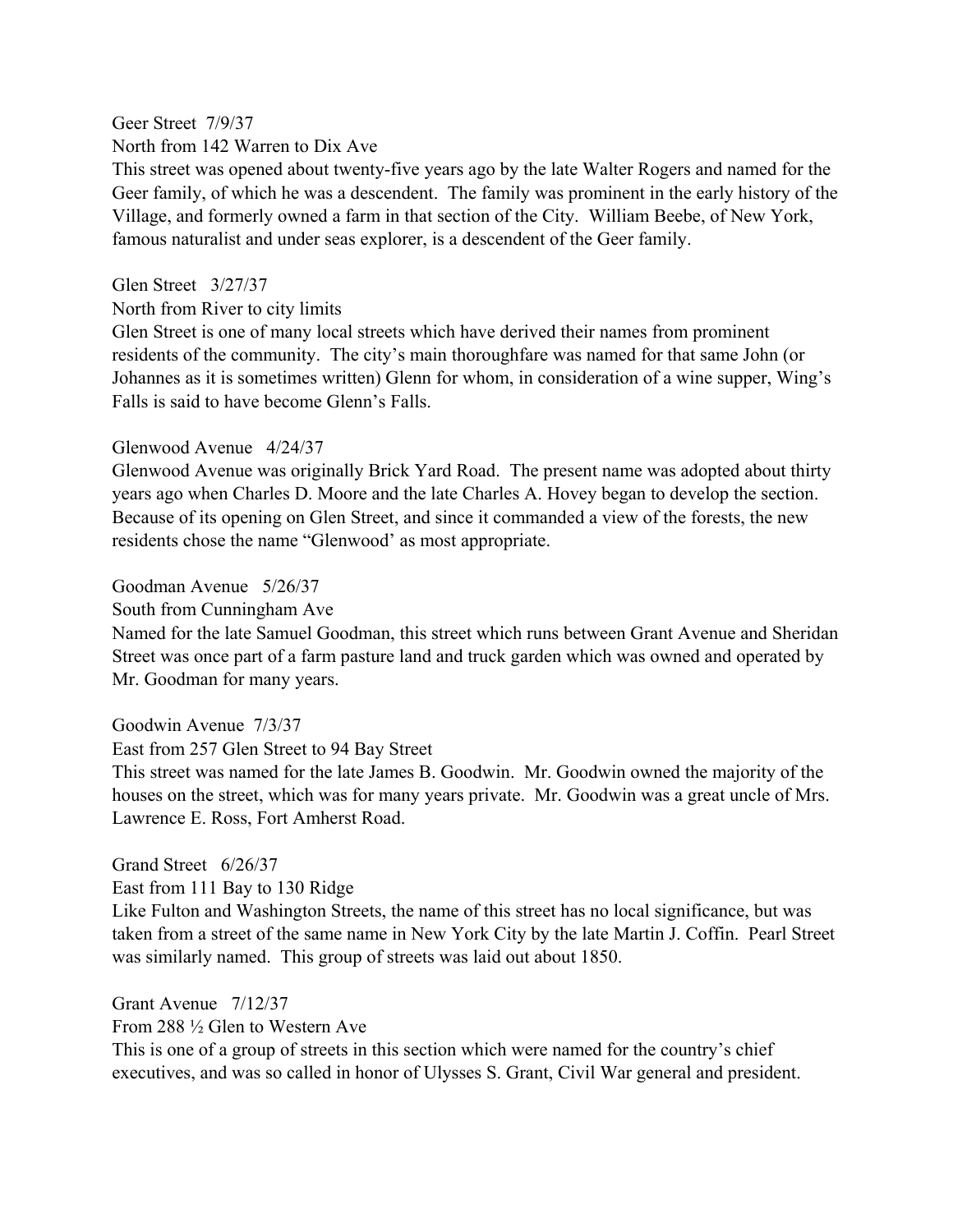Graves Street 5/22/37

From 206 Ridge Street west to Lexington Ave

Graves Street, which runs from Ridge Street to Lexington Avenue, was opened in 1923. It was named for the late Amos Graves. The street was laid out near the site of the old Graves homestead.

Grove Avenue 5/1/37

West from 266 Glen to Garfield

Grove Avenue was named for a grove of pine trees which formerly extended from it to Marion Avenue, Glen and Charlotte Streets, covering an area of two blocks. The grove was cut down about 1890.

Harrison Avenue 5/14/37

West from 278 Glen to 17 Garfield

Harrison Avenue was originally called Lydia Street, named by the late Isaac Crandall in honor of his sister-in-law when he deeded the street to the City about sixty-five years ago. During the presidency of Benjamin Harrison, the name was changed to Harrison to correspond with other streets in that section which were named for presidents

Hartford Ave. 4/7/37

East from 247 ½ Ridge St

About twenty years ago, John Q. Reynolds, of Ridge Road, deeded to the City a small tract of land, and since he was a former resident of Hartford, N. Y., Mr. Reynolds asked that the street constructed in this section be named Hartford Avenue.

Haviland Ave 4/17/37

Southwesterly from 30 Knight to Feeder Dam

As with many streets which were named for men who helped develop the City during its early history, Haviland Avenue was so called in honor of the late Roger Haviland. Mr Haviland lived at the corner of Knight and South Streets, and owned much property in that section.

Horicon Ave. 4/1/37

West from 318 Glen Street to Roosevelt Ave

The name Horicon is of Indian origin and recalls the Indian history and legend in which this section abounds. There seems to be no particular reason why "Horicon" is more applicable to this street than any other; it was merely a word of local significance.

Horicon Place 7/26/37

West from 318 Glen to Roosevelt Ave

Horicon Place, which provides on of the main entries into the Broad Acres development, was so named because it is a natural projection of Horicon Avenue across the extension of Lincoln Avenue.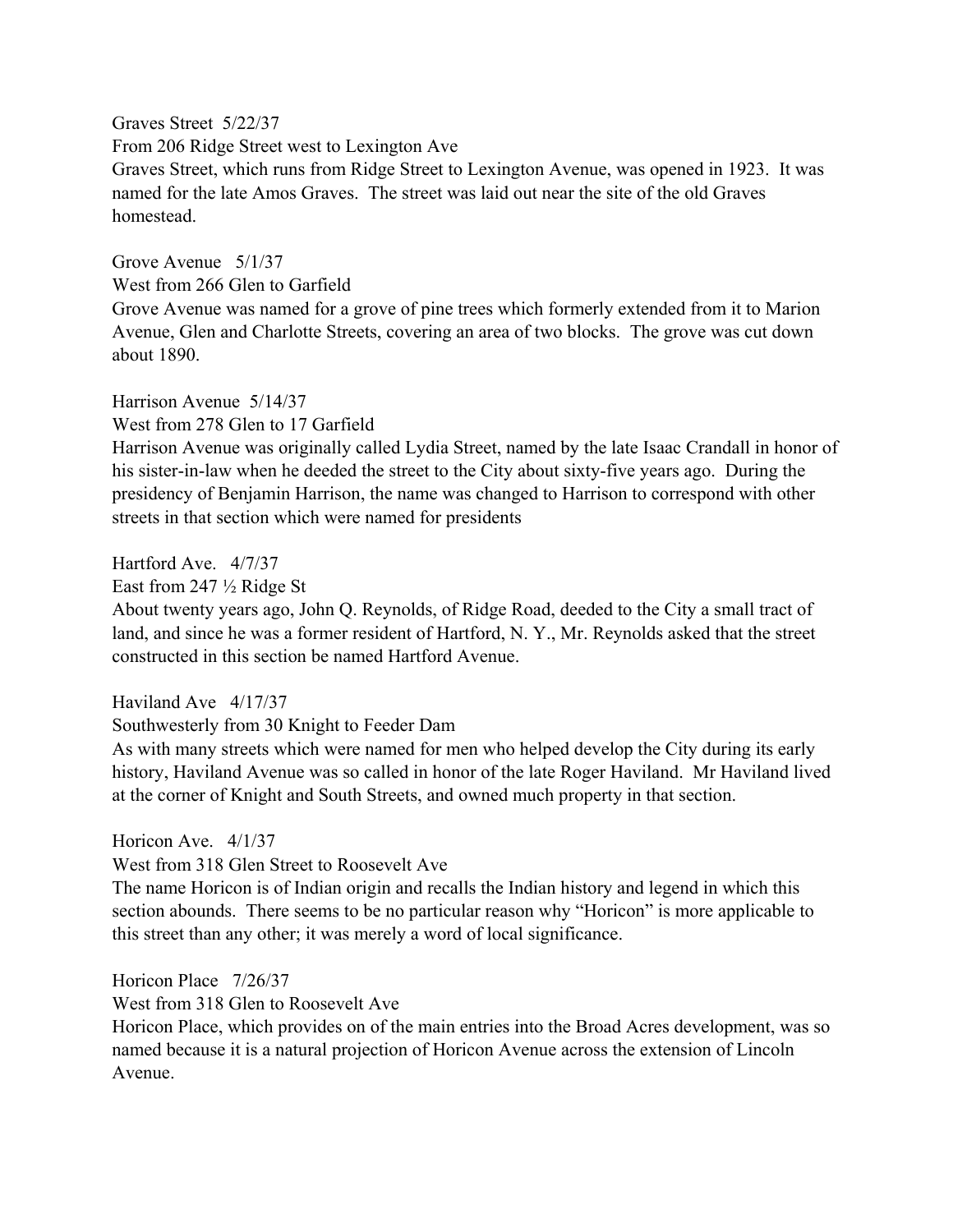Hoyt Avenue 6/4/37

West from 174 Ridge to 19 Vanderheyden

At the same time that the late George W. Vanderheyen opened Vanderheyen Street, he laid out another street in his property and named it Hoyt Avenue in honor of his wife, whose maiden name was Mary Jane Hoyt. Hoyt Avenue was opened about sixty years ago.

Ida Street 4/26/37

Westerly from 22 ½ First to 13 Second Street

One of several streets in the City which bear feminine names, Ida Street was so named by the late L.P. Juvet in honor of one of his nieces, Mr. Juvet owned several lots in that section of the City.

John Street 5/7/37 East from 161 Bay to Kenworthy Avenue John Street was named for the late John L Kenworthy, grandfather of Councilman Walter G Kenworthy. Mr. Kenworthy owned a farm in that section, and his name was given to the street when it was laid out about forty years ago.

Keenan Street 7/6/37

From 96 Warren north to 191 Maple

This street was named for the late John Keenan, who lived in Warren Street opposite its intersection. Mr. Keenan was president of the Village of Glens Falls in 1871, 1875 and 1876. He ran for office again, but was defeated, according to the record, because of his energetic campaign for brick sidewalks. Previous to this time, board walks had served.

Kenworthy Avenue 4/14/37 North from 88 Sanford to Mason Kenworthy Avenue was named for the late John Kenworthy, grandfather of Councilman Walter G. Kenworthy. The street was laid out by the councilman's father, George Kenworthy.

Lapham Place 7/17/37 From 145 Glen to 38 Ridge This street was formerly Park Avenue, so named because it was laid out next to City Park. The present name was adopted about eighteen years ago in honor of the late Byron Lapham, who built the Lapham Apartments in the street.

Lawton Ave East from 149 Ridge named after Mr. Lawton Dix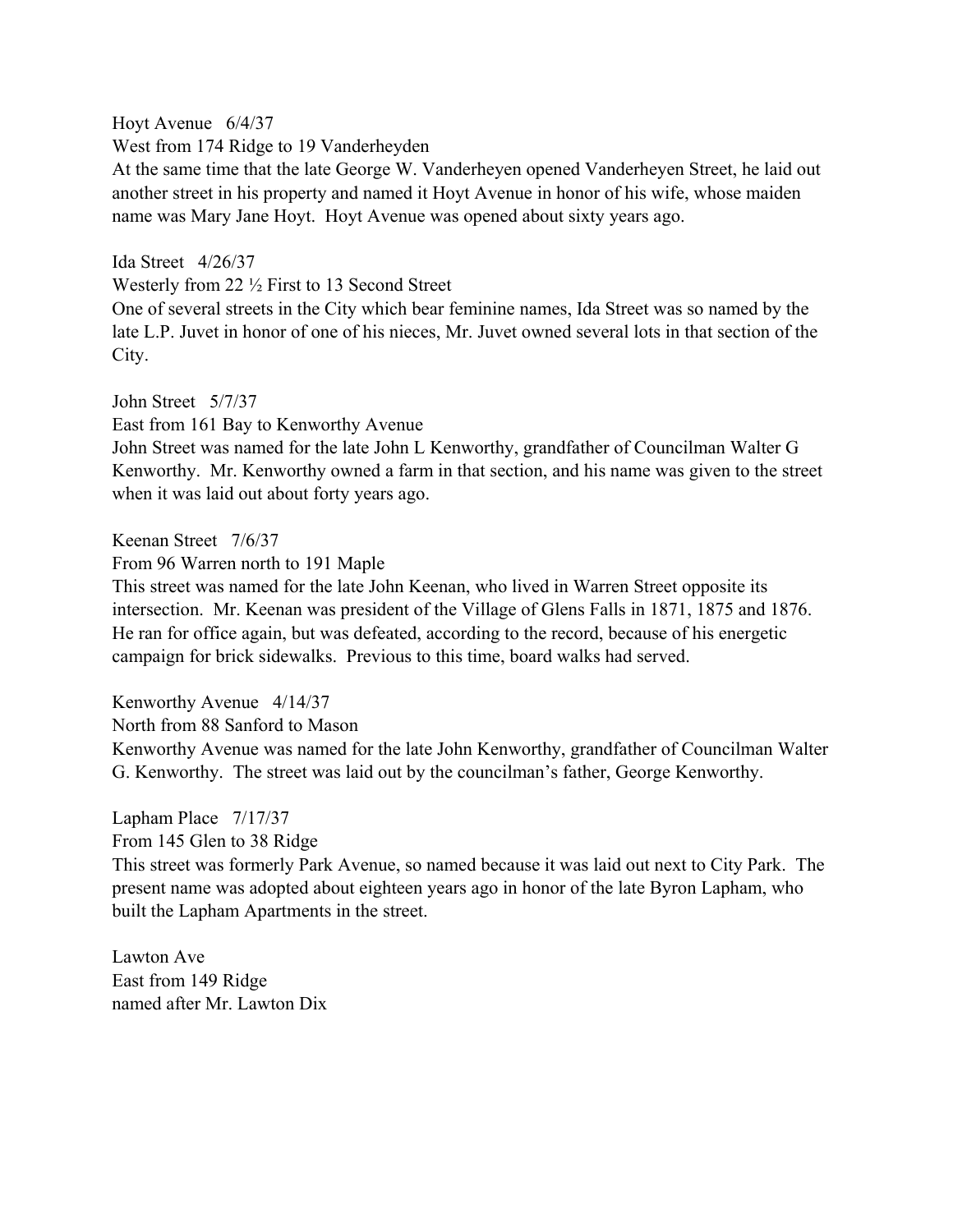Lexington Avenue 5/21/37

East from 201 Bay to 216 Ridge

Lexington Avenue was originally Roberts Avenue, named for a family which formerly lived there. In 1933, the majority of the residents of the street signed a petition asking that it be known as Lexington Avenue, a name suggested by Howard G. Potter, real estate operator who helped to develop that section.

Lincoln Avenue 5/13/37

West From 298 Glen to Garfield

Lincoln Avenue, one of several streets in the City whose names were chosen for their general historical significance, was so called in memory of Abraham Lincoln.

Lincoln Avenue 7/13/37

West from 298 Glen to Garfield

To correspond with Washington, Jefferson and Madison Streets, and Grant and Harrison Avenues, which were named for presidents, Lincoln Avenue was named for Abraham Lincoln. The street was originally known as Dixon Road, leading from the plank road past the old fairgrounds to the Dixon farm, now owned by Jabez N Ingalsbe. The name was changed about thirty-five years ago.

Little Street 6/9/37

South from 114 Park to 47 Mohican

Although the Little family has been prominent in the City's history for generations, Little Street, has no connection with the family. The name Little was chosen as being merely descriptive, referring to the shortness of the street.

Madison Street 7/23/37

North from 8 May to 15 Grand

This street is another in a group in honor of the country's chief executives. To correspond with Washington and Jefferson Streets, and Grant, Harrison and Lincoln Avenues, the street was named for James Madison, the fourth chief executive.

Maple Street 4/5/37

East from 11-13 Bay to McDonald

Probably every city has one or more of its streets for trees, and Glens Falls, noted for its beautiful trees, has an reasonable a claim to this practice as any. Maple Street is one of several in the city so named. The maples which line it make it particularly suitable.

Marion Avenue 5/15/37

West from 254 Glen to Charlotte

Marion Avenue was opened by the late D.W. Sherman, who named it after his wife, Marion. The Marion House at Lake George is also named after her.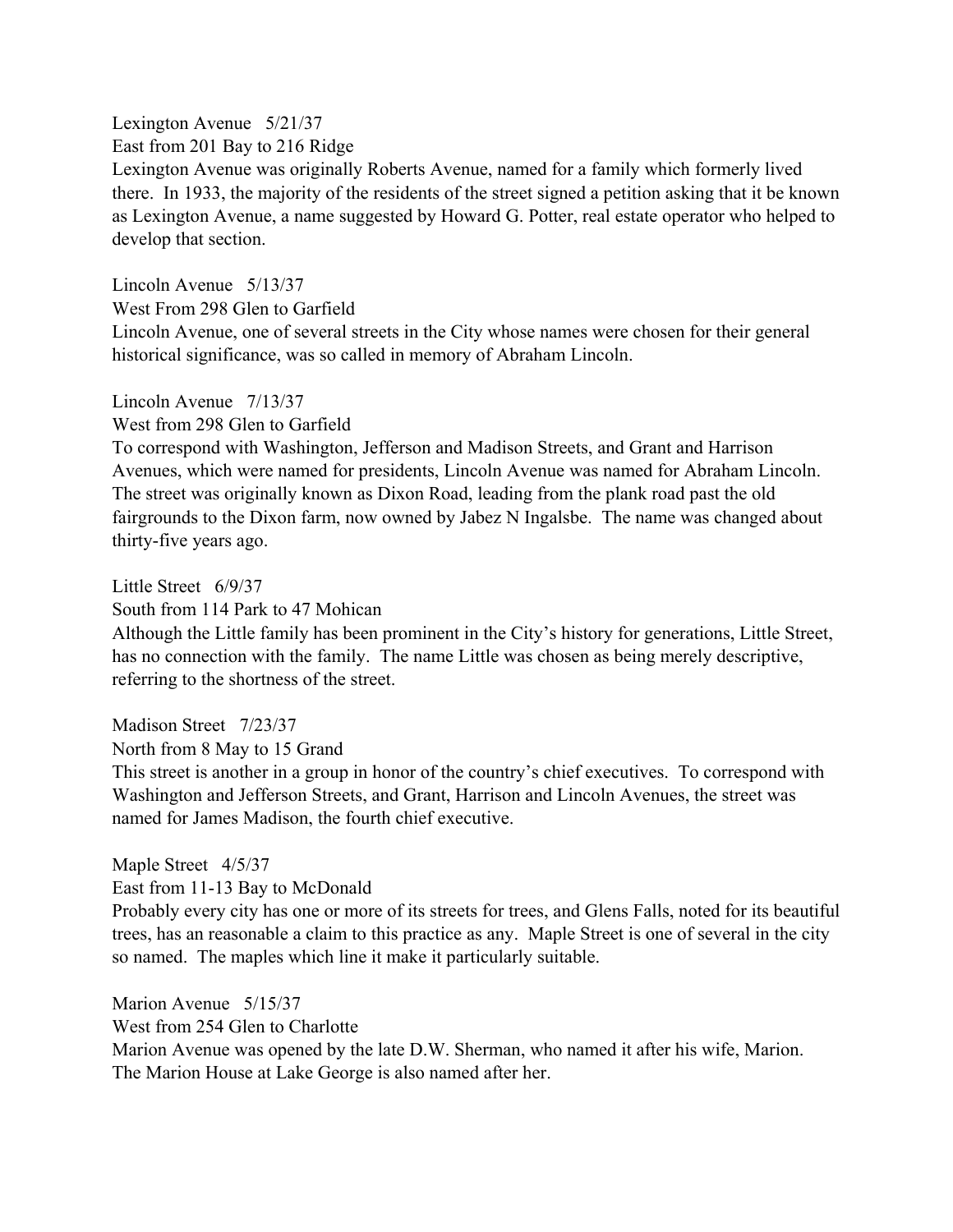Mason Street 5/28/37 East from 181 Bay to end of Cameron

In the 1870's the late John P. Mason bought a tract of land on Upper Bay Street and opened up Mason Street which he gave to the City. He developed the street as far as Stoddard Avenue. Mr. Mason's daughter, Miss Helen Mason, now resides at 14 Gage Avenue.

May Street 6/23/37

East from 73 Bay to 90 Ridge

This street was named by the late Martin Coffin in honor of his wife. In his early married life, Mr. Coffin laid out the street and built his home at the corner of Ridge and May Streets, opposite the site of the Ridge Street School. May Street was opened about 1850.

McDonald Street 6/22/37

North from 120 Warren to Dix Ave

Half of this street was given by the late Walter and Leonard McDonald, for whom it was named, and who owned much of the property in that section. The late Sanford Coffin, father of Dr. Henry Coffin, gave the other half. The street was laid out about 1870. The McDonald homestead stood on the site of the Glens Falls Home.

### Mission Street 4/10/37

North from 81 Broad to 46 Montcalm

Mission Street derives its name from the West Street Mission, which stood opposite its entrance in West Street, now Broad Street. The street was so named nearly fifty years ago on the suggestion of a Swedish gardener and was approved by the City. Until that time, this street, which had been in existence for some time, was without designation.

### Monument Avenue 4/22/37

From Glen east to Parker

Monument Avenue, one of the newer streets of the City, was named for the monument which stands in Crandall park opposite its Glen Street intersection. In the base of the monument are interred the bodies of the late Henry Crandall, Glens Falls philanthropist, and his wife (Betsy Crandall).

# Murdock Avenue 5/8/37

North from 94 Sanford to Mason

Murdock Avenue was named for a real estate promoter of that name who developed the property in that section of the City, dividing it into lots and laying out streets.

# New Pruyn Street 7/14/37

North from 95 South to 16 Broad

This street was named for the late Samuel Pruyn, who purchased what was formerly known as the West Street burying ground and developed that section in the late '80's and early '90's. "Pruyn Street,' as he originally intended to name the street, conflicted with Pine Street, so he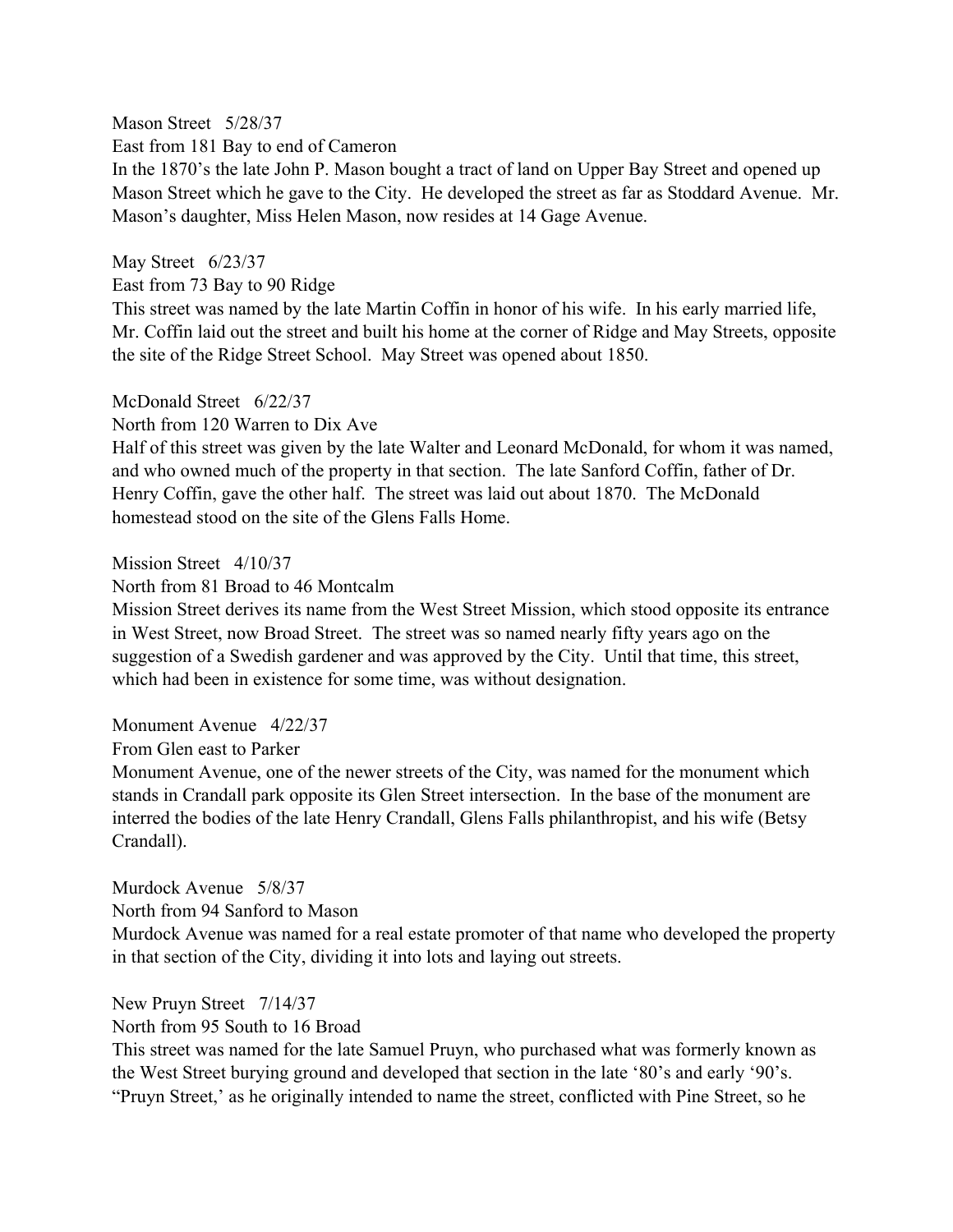named it New Pruyn instead. Mr. Pruyn's home stood on the site of the Clark Textile Mills. Mr. Pruyn built nearly all the houses on New Pruyn Street.

Oak Street 4/20/37

North from Oakland to 165A Maple

The oak trees which years ago distinguished this street have long since vanished, but the name Oak Street, chosen when it was appropriate has remained unchanged.

# Ogden Street 7/1/37

North from 28 Sanford to Hope Ave

This street was named for the late Levi Ogden, who lived in Bacon Street, but who owned property in that section. Mr. Ogden was a prominent real estate operator and owned and operated a fleet of canal boats as a transportation line.

Pearl Street 4/8/37

From 118 Maple Street north to Lawrence

In the early history of Glens Falls, a persistent attempt was made to name the City "Pearl Village" or "Pearlville." Since these attempts never succeeded, and since Pearl Street is located in the older section of the city, it seems reasonable to suppose that the name "Pearl" may be a remnant of this early agitation.

Philo Avenue 4/13/37

From 533 Glen St East to dead end at Glens Falls Cemetery

Philo Avenue was named after Hiram Philo, surveyor, who owned hundreds of feet of frontage on Glen Street in that section. He built the first house on the street and also remodeled the small corner house facing Glen Street, built about 100 years ago. Mr. Philo's name appears on many old Glens Falls deeds.

Pine Street 6/10/37

314 Glen St west to Broad

One of the streets in the City which have been named for trees, the history of Pine Street is perhaps the most unusual. At one time, a pine tree grew in the center of the street, and it was from this tree that the street was named.

Platt Street 6/21/37

From 216 Warren north to and beyond Dix Ave

This street was named by the late Martin Coffin, an Uncle of Dr. Henry Coffin, Warren Street, who laid it out through property which he purchased from Elmore Platt. The property formerly comprised the Platt farm.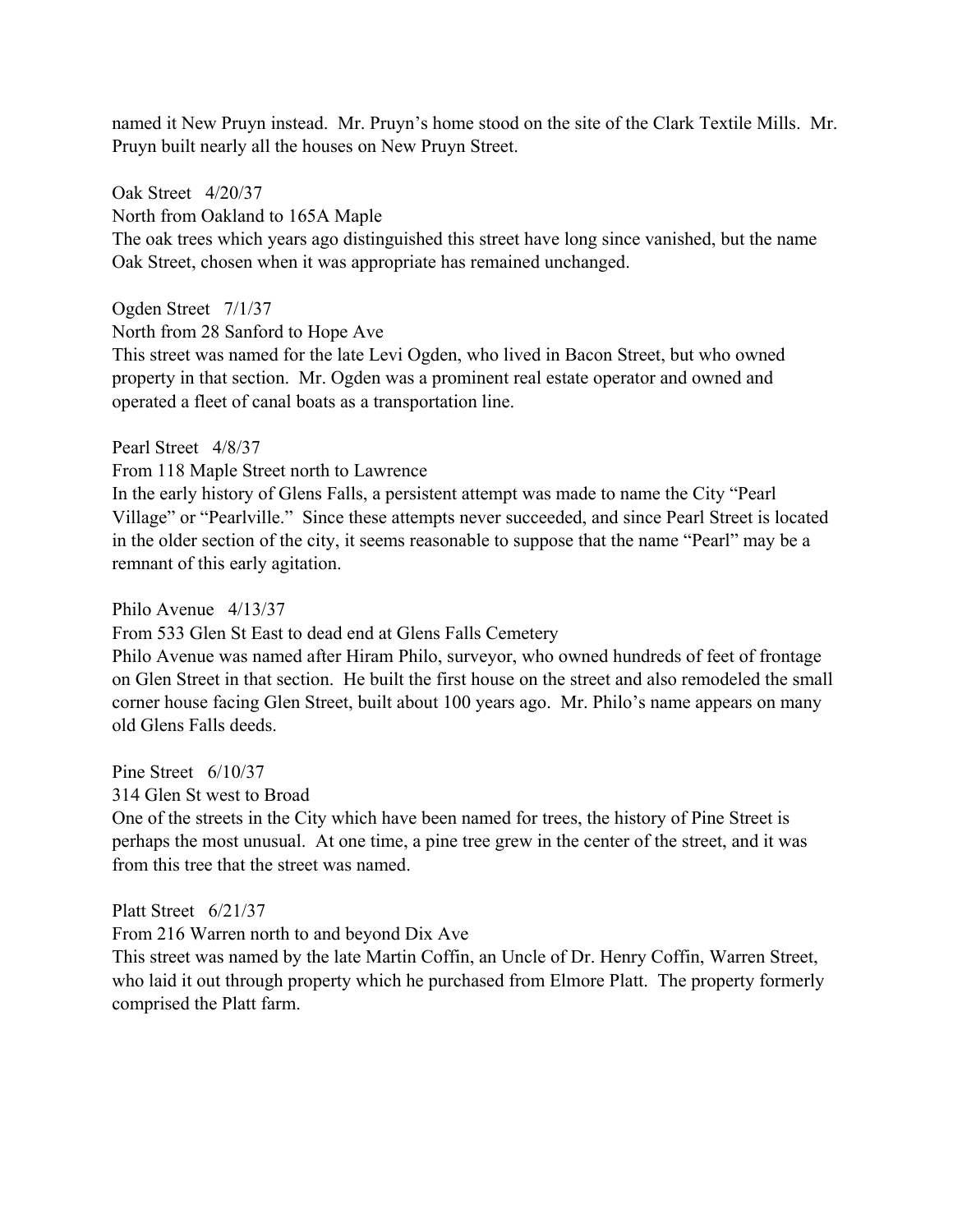Potter Street 5/20/37

From 7 Graves northerly to Lexington

Potter Street was named in honor of the late Warren Potter by his grandson, Howard G Potter, local real estate operator, when he opened the street in 1923.

### Quade Avenue 6/1/37

From Sherman Ave north to Grant Ave

Quade Avenue was named for the late Timothy J. Quade, who owned much property in that section. His son, John E. Quade, who for many years operated a store at the corner of Sherman Avenue and Cortland Street, now lives at 10 Quade Avenue.

# Rainville Avenue 6/17/37

This street, which runs from the Boulevard to Dix Avenue, was named for the late Alec Rainville, who built the house which stands on the corner of Rainville Avenue and Boulevard, and which is now owned by Arthur O/ Lee, about thirty-five years ago. The home of Mr. Rainville's son, Dominic Rainville stands opposite the Lee home.

# Ridge Street 3/29/37

From 165 Glen (Bank Square) northerly to City Limits

The origin of the name Ridge Street is obvious. In pioneer days a trail along the higher ground of the "ridge" was the logical one to follow through the wilderness toward the eastern bay on Lake George. Ridge Street marks the beginning of this road.

### Ridge Street 6/19/37

From 165 Glen (Bank Square) northerly to City Limits

Formerly known as Quaker Street because it led to the Quaker cemetery on the ridge, this street was later called Ridge after the Sanfords Ridge community to which it ran, which in the early days was a thriving business settlement.

Rogers Street 7/10/37

From 256 Warren northerly

This street was laid out by the late Walter Rogers and named by him for his family. Mr. Rogers also named Geer Street

# Rogers Terrace 7/19/37

This street was formerly known as the Shermantown Road, since it led to the settlement known as Shermantown, where the Sherman Mills were located. The present name was taken from the Rogers family, for whom Rogers Street, located a block away and running northerly, was named by the late Walter Rogers, who opened the street.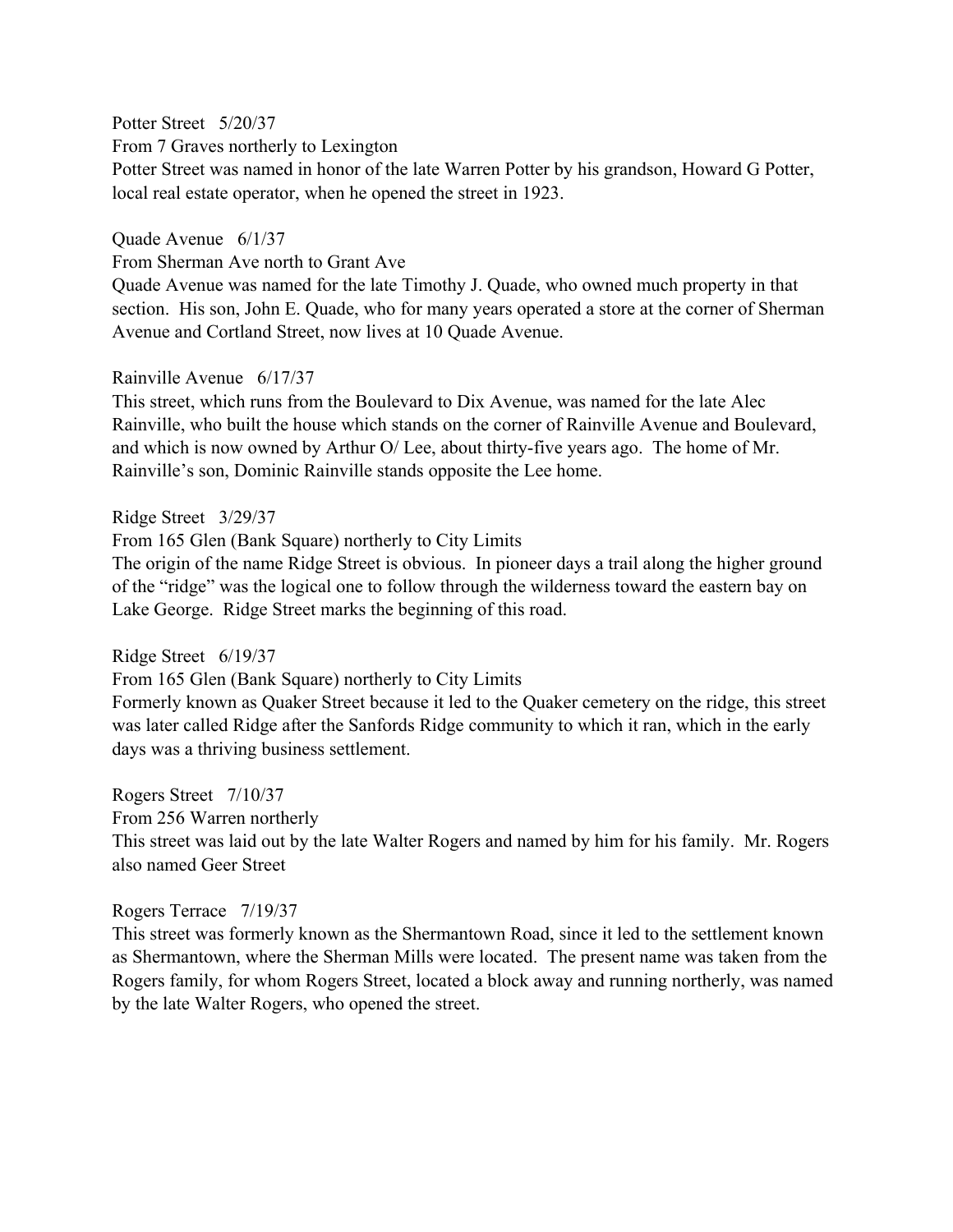Sanford Street 5/5/37

From 481 Glen Street east beyond city limits

Sanford Street was named for David Sanford, who settled in 1795 on the ridge above Glens Falls which bears his name. The house which he built about three miles above Glens Falls facing the Sanfords Ridge Road is still standing and is now the home of John Ferguson.

Sargent Street 6/15/37

From Fowler Ave Northerly to Queensbury

This street, one of several which were laid out recently by D. J. Fitzgerald, Jr., postmaster, was named by him for Edward H. Sargent of Albany, Chief Engineer in charge of constructing Sacandaga Reservoir.

School Street 5/17/37

From 73 Park north to South Street

School Street was so named because its South Street intersection faces the site of the former Union School, which was located in Union Square, formed by the intersection of Broad Street, School Street and South Street.

Sherman Ave 4/16/37

From 410 Glen Wet to city limits

Sherman Avenue was originally known as Hawk – eye Street, in honor of the Fenimore Cooper character. About 1850 the name was changed to Sherman Avenue in recognition of Augustus Sherman, who owned much land in that section and who built the house now standing at the north corner of Sherman Avenue and Glen Street.

Sierra Street 6/5/37

From 82 Dix Ave North to Sanford St

The name Sierra was chosen for this street by W. Stanislaus Kelleher, who lived for some years in the Sierra Mountains of California and Nevada. When Mr. Kelleher purchased the development in that section of the City, he named one of the streets which he laid out in honor of his former home.

### Smith Street 6/18/37

From 42 Sanford St north to Hope Ave

Smith Street was named for the late John Holmes Smith, father of Powel J. Smith, Charles A Smith and Mrs. B. E. Hall, all of whom now reside in Smith Street. The Smith homestead was built between 1870 and 1872 and is now the home of Powel Smith. Before the street was laid out in building lots, the property consisted of limber land owned by the late Powel Smith, an uncle of the present Powel Smith and brother of the late John Holmes Smith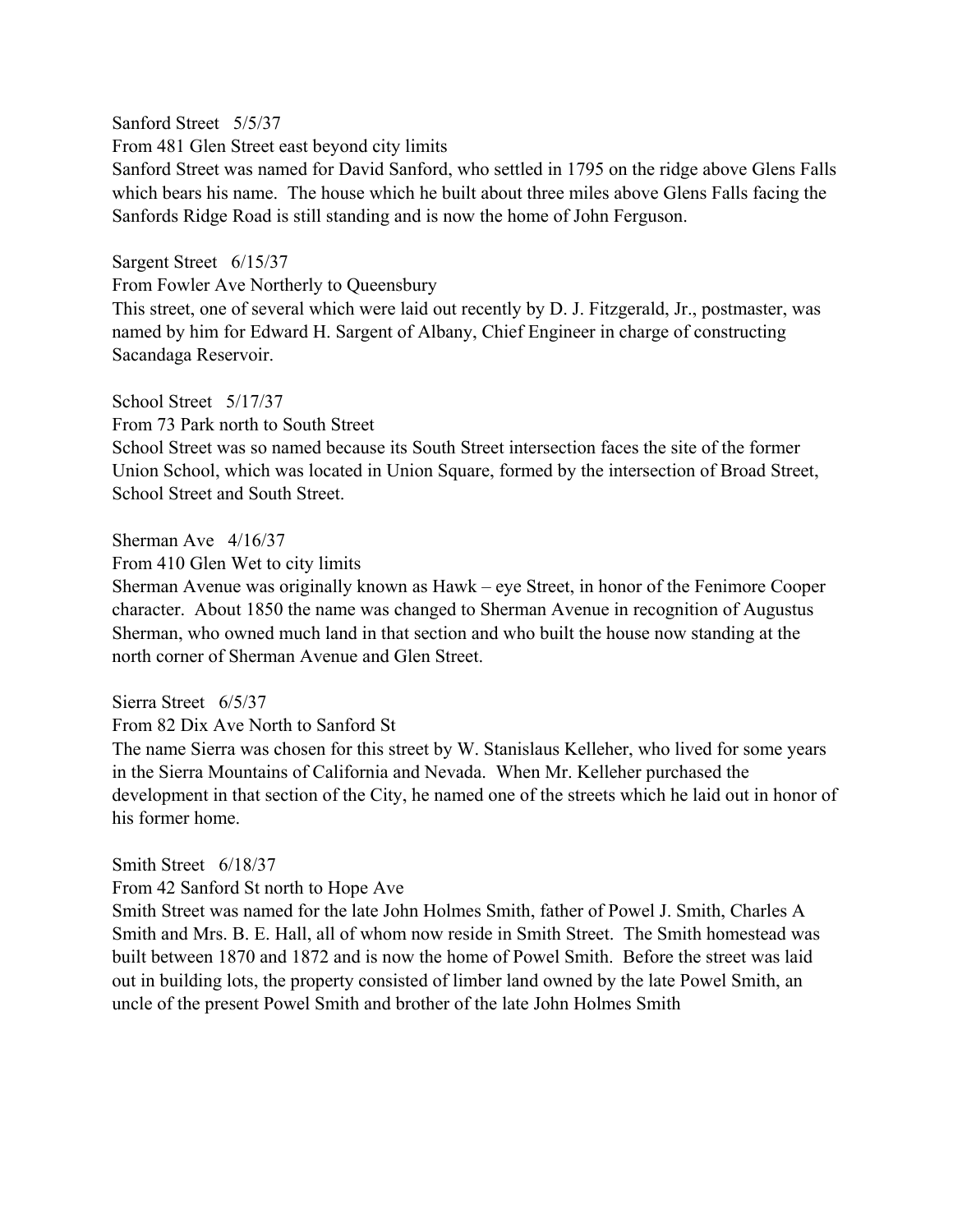Staple Street 4/19/37

From 154 Broad St southerly to Knight Street

Another of the City's streets deriving its name from a property owner is Staple Street, which was named for the late Abram Staple. Mr. Staple formerly lived at 7 Haviland Avenue, and owned much real estate in that part of the city.

Stevens Street 7/22/37

From 116 Sherman Ave south to 89 Montcalm St

This street was laid out and named by F. E. Stevens, who lives on the County Line Road between Hudson Falls and Sanford Ridge and who is well known here since he has delivered milk in this City for more than sixty years. Mr. Stevens bought property around the site of the street and developed it during the late 90's, building most of the houses.

Stewart Avenue 7/15/37

From 221 South west to Staple Street

This street was named for the late Alexander Stewart, a Civil War veteran who lived at the corner of South and Fifth Streets. Mr. Stewart was the father of Mrs. Jennie Davison of South Glens Falls.

### Stoddard Ave. 4/9/1937

From 76 Sanford St north to Mason St

Stoddard Avenue was named for the late S. R. Stoddard, world traveler, photographer and lecturer, whose residence was situated there. (Seneca Ray never lived on this street.) Mr. Stoddard was probably best known for the steropticon slides which he prepared in connection with his photography when this diversion was popular.

Tahoe Street 6/28/37

From Byrne Ave east to Sierra St

This street, one of several laid out recently by W. Stanislaus Kelleher, was named by him for Lake Tahoe, Nevada. Mr. Kelleher formerly lived in California and Nevada.

Terra Cotta Avenue 6/7/37

From 209 Bay St east to 7 Webb St

Terra Cotta Avenue is named for what was formerly one of the City's important industries. The terra cotta works were located in the vicinity of the street.

Vanderheyden Street 6/3/37

From 32 William North to 103 Sanford

Vanderheyden Street was so named by the late George W. Vanderheyen when he opened the street about sixty-five years ago. Mr. Vanderheyen, who was the granfather of Mrs. Edward M. Angell lived in Glen Street, but he owned property in that section.